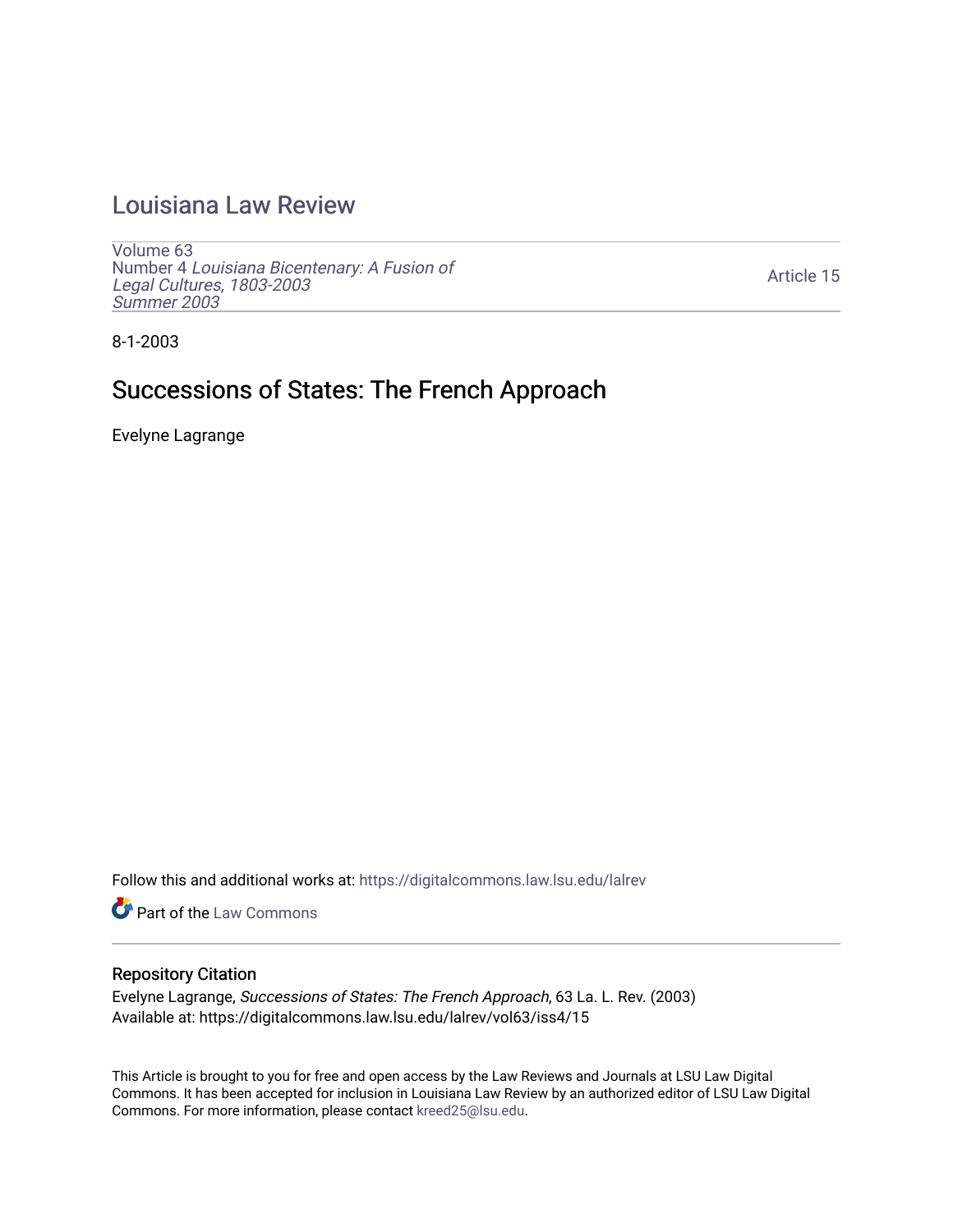### **Successions of States: The French Approach\***

#### *Evelyne Lagrange"*

**All** territorial transfers do not necessarily lead to a State succeeding another State. When there is such a succession, it amounts to the substitution of one sovereignty for another within the boundaries of a territory. France's practice as 'transferor' state or as 'successor' state is somewhat unsettled.

#### I. FRANCE'S PRACTICE AS A 'SUCCESSOR' STATE

*A. Succession following the transfer ofpart ofa territoryfrom an existing State*

#### *1. Modalities of the territorial transfer*

Possible methods include incorporation of the transferred territory into the national territoryby voluntary transfer (gratuitous or onerous) or forced transfer (usually by Treaties, for example, Versailles).

#### *2. Legal regime of the succession*

Under French law, rights acquired by individuals under the prior sovereign are to be recognized as vested. However, this principle cannot always prevail over the principle of sovereignty, vested rights must be exercised within the framework of the law now governing.,

*B. Succession following the complete annexation of the territory of an existing State*

*1. Requirements for identifrng an actual transfer of a 'territory' as opposed to a res nullius*

*2. Legal aspects of the succession*

*a. Effects of the annexation on the conventional relations with third party States*

French practice is to the effect that an annexation leading to the disappearance of a State puts an end to the treaties the former State had concluded.

Copyright 2004, by LOUISIANA LAW REVIEW.

<sup>\*</sup> This is an abstract from *Les successions d'Etats : pratiques françaises*. The authenticity of this article was ascertained only by the author.

**<sup>\*\*</sup>** Professor, University of Rennes (France).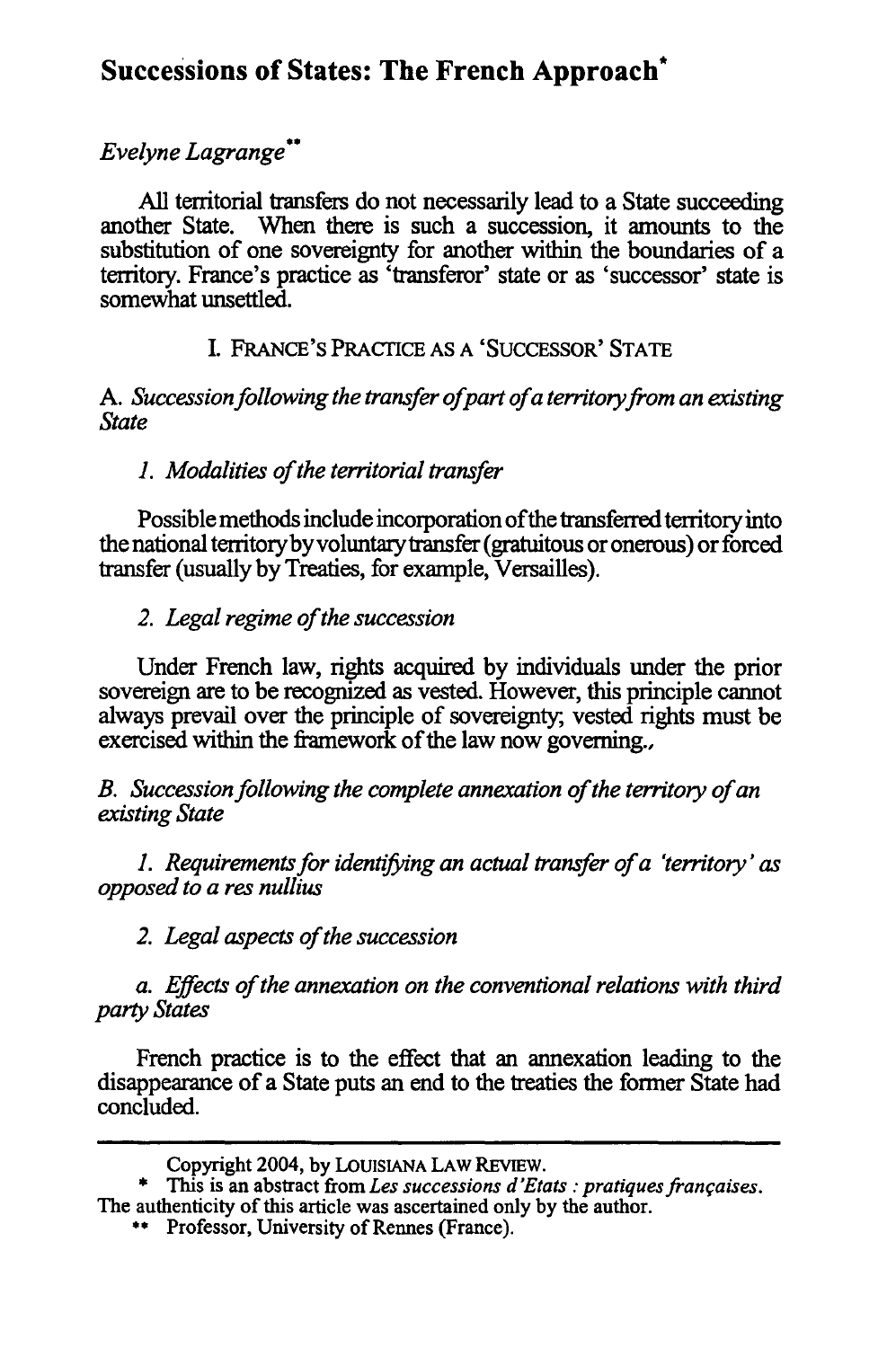#### *b. Effects on the assetsanddebts ofthe 'preceding' State*

The French practice follows the principle *res transit cum onere suo.* France will take on the debts incurred by the predecessor State.

#### *c. Effects on the rights previously acquired by individuals*

The French practice appears to have been the opposite of the principle of continuity and recognition of acquired rights. France considered that the total disappearance of a State into the new State carries with it the nonexistence of the former State's rights and obligations. France's sovereignty prevails.

II. FRANCE'S PRACTICE AS A 'PREDECESSOR STATE'

A. Identification of the modalities of the colonial territories *becoming independent* 

1. Use or misuse of the formal status of the territories destined *to become independent* 

Example: the empire of Annam and Viet-Nam

2. Gradual acquisition of their independence by colonial *territories.* 

Example: the 'Union française' (1946), the 'Communauté française' (1958) and then the 'Communauté conventionnelle' (1960).

*3. The acceptanceof 'independence' by France* 

France's position has been most ambiguous. By and large, in a few cases a treaty between France and its successor State amounts to an exercise ofits sovereignty by the successor State; in most cases the independence of the former territories was acknowledged by the French Parliament and by a vote of the people of the territory.

*B. The constant will to define beforehand by a convention the legal regime of the succession.* 

1. Effects of the succession of States on the conventions entered *into with third party States* 

Agreements of transfer of sovereignty whereby the transferor State and the successor State provide for a selection of the treaties the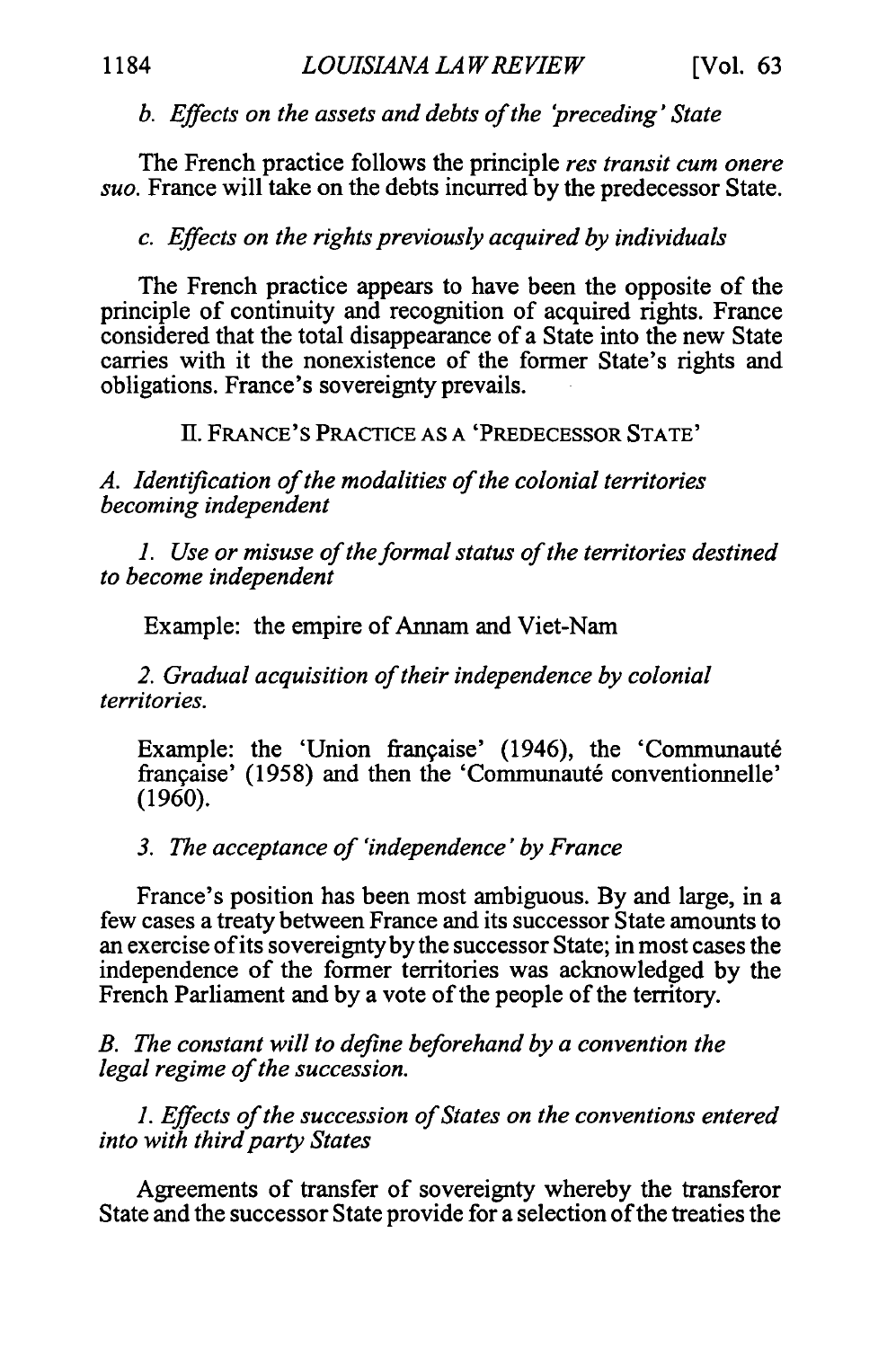successor State will honor, are the creation of British diplomacy (in the 1930s). Yet, third party States are not bound **by** such agreements. France has manifested some disdain towards this practice.

2. Effects of the succession of States on the assets and debts of the French treasury

**By** and large, France has acknowledged the rightful and free transfer of its assets located in the new independent State.

As regards the debts incurred locally in the new State by France, these debts were to be assumed by the new successor State. Some debts remained the responsibility of France (ex: retirement pensions for the military)

*3. Effects of the succession on the rights previously acquired by individuals* 

Although France wanted to enforce the principle of respect for and continuity of acquired rights, newly independent States objected. Thus the necessity of 'agreements' dealing, in part, with the rights of individuals (for example, Algeria and Mali).